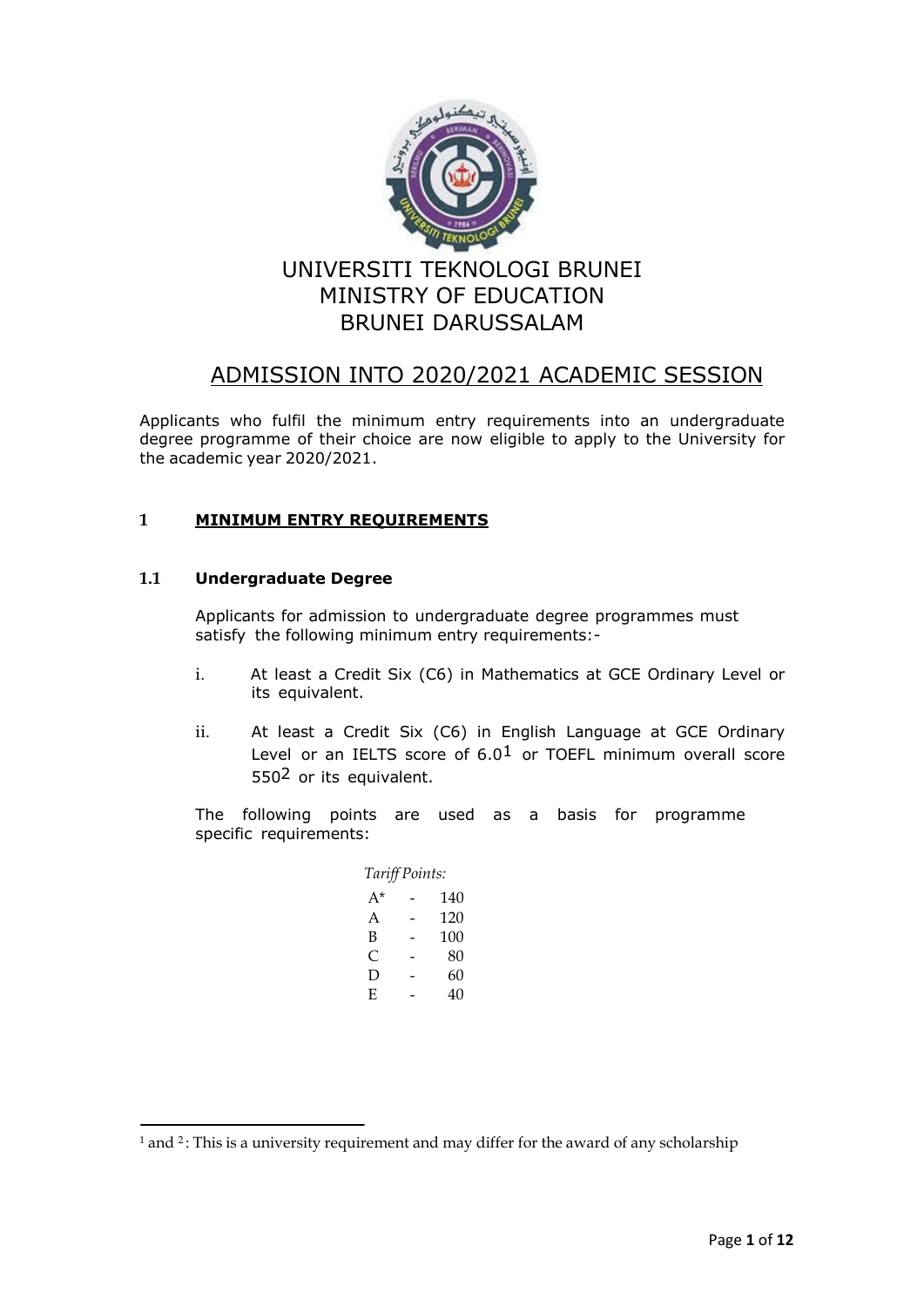### *All Applicants to Undergraduate Degree and MSc programmes must submit a separate application through http://apply.utb.edu.bn before the scholarship application deadline.*

| A1 - BACHELOR OF ENGINEERING (HONOURS) IN CHEMICAL ENGINEERING                                                                                                                                                                                                                                 |
|------------------------------------------------------------------------------------------------------------------------------------------------------------------------------------------------------------------------------------------------------------------------------------------------|
| a. A minimum of 240 'A' level points for 3 'A' level passes in Physics, Chemistry<br>and Mathematics (excluding Further Mathematics) at Grade C or better.<br>OR.                                                                                                                              |
| b. An International Baccalaureate Diploma score of 28 points with minimum of 5<br>points in Physics, Mathematics and Chemistry at standard level or a minimum of<br>4 points at higher level.<br><b>OR</b>                                                                                     |
| c. A relevant BTEC/BDTVEC Higher National Diploma or its equivalent with at least<br>60% of the modules at Merit or higher including all analytical modules such as<br>Mathematics and Fluid Mechanics.<br><b>OR</b>                                                                           |
| d. Relevant work experience and/or qualifications deemed to be equivalent to one<br>of the above to be decided on a case-by-case basis by the Faculty.                                                                                                                                         |
| A2 - BACHELOR OF ENGINEERING (HONOURS) IN CIVIL ENGINEERING                                                                                                                                                                                                                                    |
| a. A minimum of 240 'A' level points for 3 'A'-level passes in subjects including<br>Mathematics (Grade C or higher) and two relevant science subjects (normally<br>include Physics, Chemistry, Biology, Further Mathematics, Design and<br>Technology, Geography and Computing).<br><b>OR</b> |
| b. An International Baccalaureate score of 28 points preferably with minimum of<br>5 points in Physics and Mathematics at standard level or 4 points at higher<br>level.<br><b>OR</b>                                                                                                          |
| c. A relevant BTEC/BDTVEC Higher National Diploma or its equivalent with a<br>minimum of Merit grades in 60% of modules including analytical modules such<br>as Mathematics, Soil Mechanics, Hydraulics and Structures.<br>OR.                                                                 |
| d. Relevant work experience and/or other qualifications deemed to be equivalent<br>to one of the above to be decided on a case-by-case basis by the Faculty.                                                                                                                                   |
| A3 - BACHELOR OF ENGINEERING (HONOURS) IN CIVIL ENGINEERING WITH<br><b>STRUCTURAL ENGINEERING</b>                                                                                                                                                                                              |
| a. A minimum of 280 'A' Level points for 3 'A' level passes in subjects including<br>Mathematics (Grade C or higher) and two relevant science subjects (normally<br>include Physics, Chemistry, Biology, Further Mathematics, Design and<br>Technology, Computing and Geography).<br>OR        |
| b. An International Baccalaureate score of 30 points preferably with minimum of<br>5 points in Physics and Mathematics at standard level or 4 points at higher<br>level.<br><b>OR</b>                                                                                                          |
| c. A relevant BTEC/BDTVEC Higher National Diploma or its equivalent with a<br>minimum of Merit grades in 70% of modules including analytical modules such<br>as Mathematics, Soil Mechanics, Hydraulics and Structures.<br>OR                                                                  |
| d. Relevant work experience and/or other qualifications deemed to be equivalent                                                                                                                                                                                                                |

to one of the above to be decided on a case-by-case basis by the Faculty.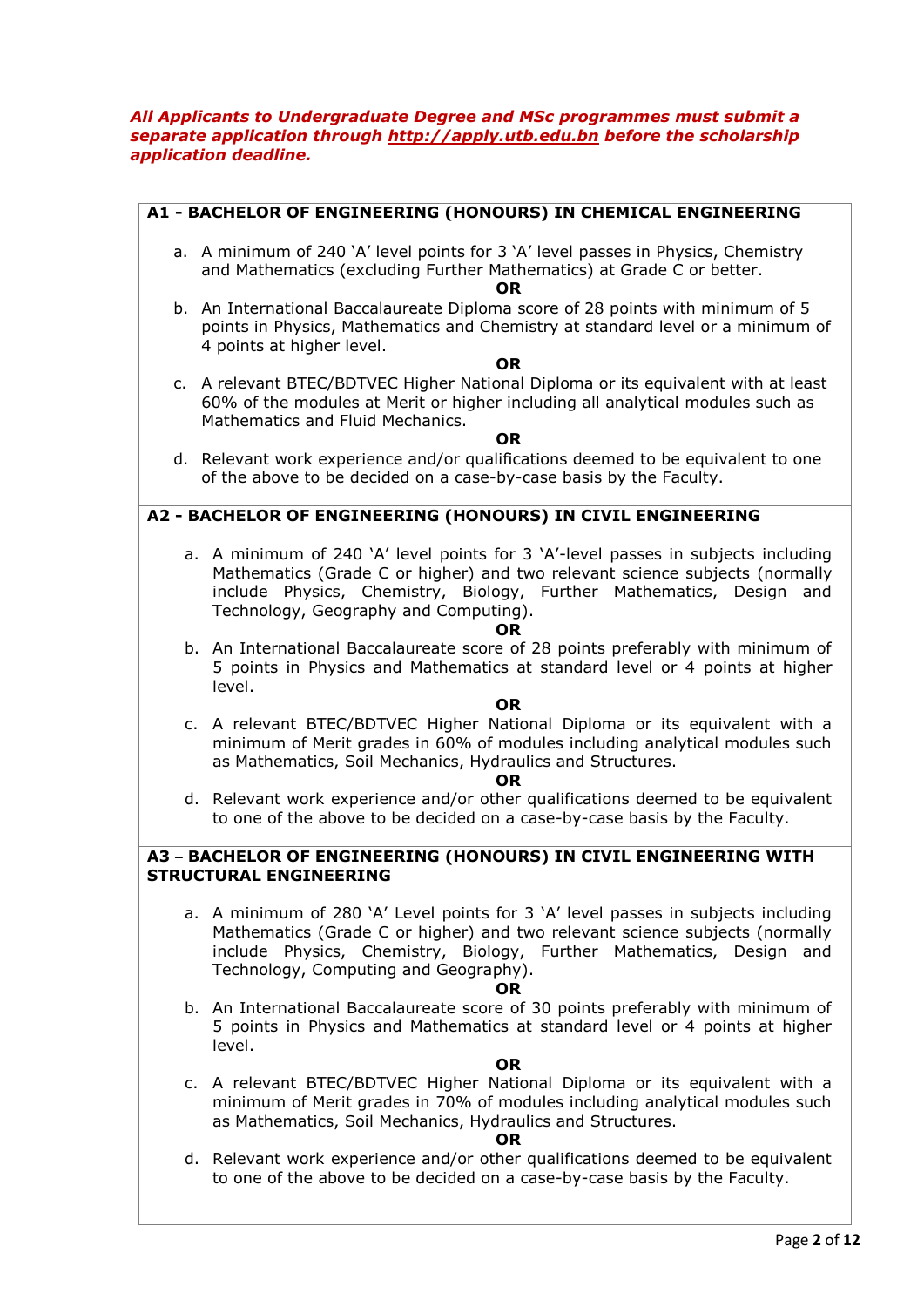**A4 - BACHELOR OF ENGINEERING (HONOURS) IN ELECTRICAL AND ELECTRONIC ENGINEERING / BACHELOR OF ENGINEERING (HONOURS) IN ELECTRICAL AND ELECTRONIC ENGINEERING (MAJOR IN ELECTRONIC & COMMUNICATION) / BACHELOR OF ENGINEERING (HONOURS) IN ELECTRICAL AND ELECTRONIC ENGINEERING (MAJOR IN ELECTRICAL POWER)**

a. A minimum of 220 'A' level points for 3 'A'-level passes in subjects including Mathematics (Grade C or higher) and Physics (Grade C or higher) and a Science subject (Chemistry/Biology/Further Mathematics).

#### **OR**

b. A minimum of 180 points for 2 'A' level passes in Mathematics and Physics at grade 'C' or higher.

#### **OR**

c. An International Baccalaureate score of 28 points with a minimum of 5 points in Physics and Mathematics at standard level or 4 points at higher level, and preferably with two relevant subjects at higher level.

#### **OR**

d. A relevant BTEC/BDTVEC Higher National Diploma or its equivalent with at least 60% or higher of the modules at Merit including 60% of the analytical modules as identified by the programme area.

#### **OR**

e. For mature applicants: Standard university requirements for mature candidates as prescribed by university regulations apply.

# **A5 - BACHELOR OF ENGINEERING (HONOURS) IN MECHANICAL ENGINEERING**

a. A minimum of 240 'A' level points for 3 'A' level passes including Mathematics or Further Mathematics (Grade C or higher), Physics (Grade C or higher) and a relevant Science subject (include Design and Technology, Chemistry, Biology and Computing).

### **OR**

b. A minimum of 180 'A' level points for 2 'A' level passes including Mathematics and Physics at grade 'C' or higher and a credit in Chemistry at GCE Ordinary Level or equivalent.

#### **OR**

c. An International Baccalaureate Diploma score of 28 points with minimum of 5 points in Physics, Mathematics and Chemistry at standard level or a minimum of 4 points at higher level.

### **OR**

d. A relevant BTEC/BDTVEC Higher National Diploma or its equivalent with at least 60% of the modules at Merit including 60% of the analytical modules as identified by the programme area.

### **OR**

e. For mature applicants: Standard university requirements for mature candidates as prescribed by university regulations apply.

### **A6 - BACHELOR OF ENGINEERING (HONOURS) IN MECHATRONICS ENGINEERING**

a. A minimum of 220 'A' Level points for 3 'A' level passes in both Mathematics and Physics at Grade C or higher, and a Science subject (Design and Technology, Chemistry, Further Mathematics, Computer Science, Biology and Geography).

### **OR**

b. A minimum of 180 points for 2 'A' level passes in Mathematics and Physics at grade 'C' or higher.

**OR**

c. An International Baccalaureate Diploma score of 28 points with a minimum of 5 points in Physics and Mathematics at standard level or 4 points at higher level, and preferably with two relevant subjects at higher level.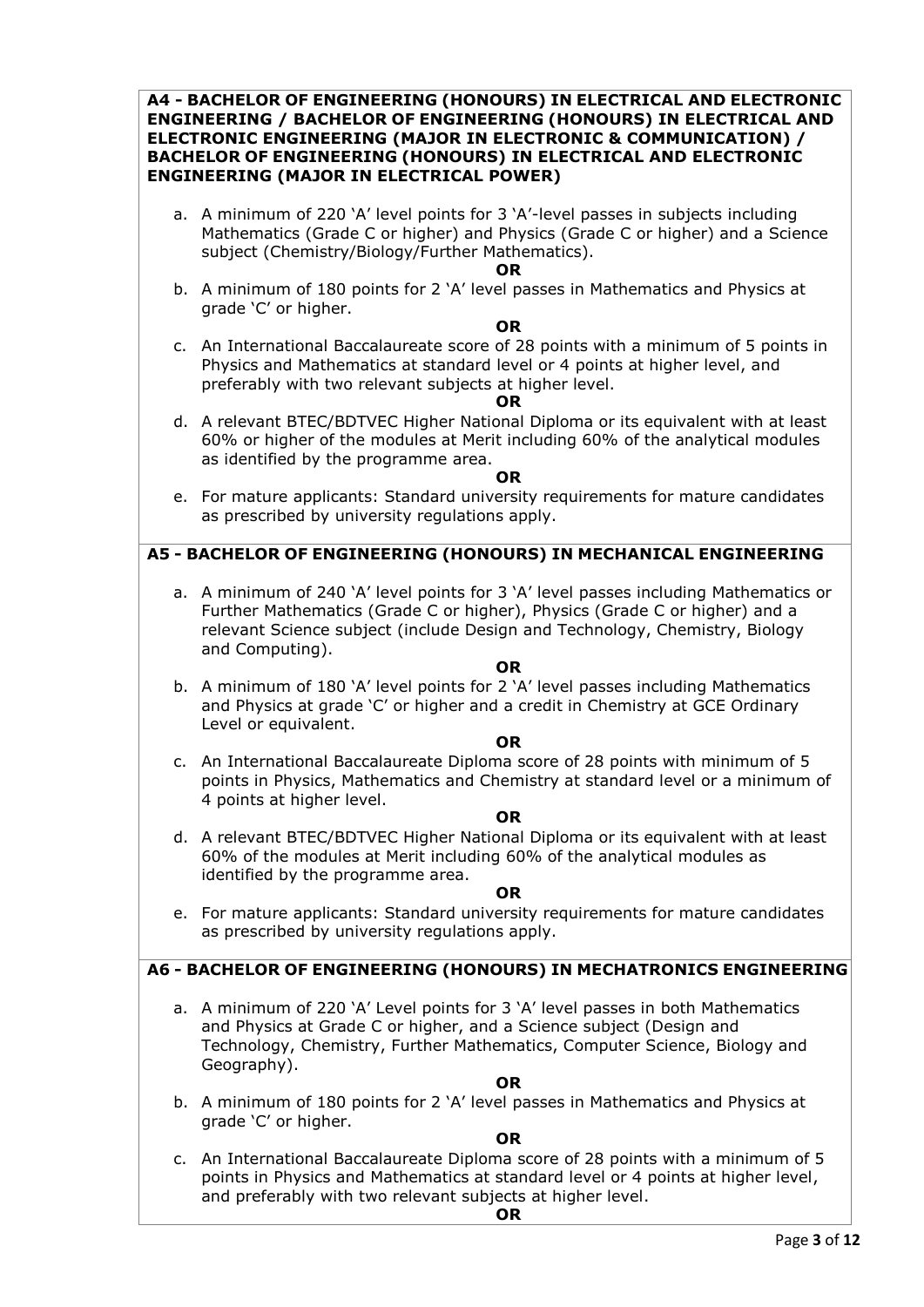d. A relevant BTEC/BDTVEC Higher National Diploma or its equivalent with at least 60% or higher of the modules at Merit including 60% of the analytical modules as identified by the programme area.

#### **OR**

e. For mature applicants: Standard university requirements for mature candidates as prescribed by university regulations apply.

# **A7 - BACHELOR OF ENGINEERING (HONOURS) IN PETROLEUM ENGINEERING**

a. A minimum of 240 'A' Level points for 3 'A' level passes in Physics, Chemistry and Mathematics (excluding Further Mathematics) at Grade C or better.

#### **OR**

b. An International Baccalaureate score of 28 points preferably with minimum of 5 points in Physics, Mathematics and Chemistry at standard level or 4 points at higher level.

#### **OR**

c. A relevant BTEC/BDTVEC Higher National Diploma or its equivalent with at least 60% of the modules at Merit or higher including all analytical modules such as Mathematics and Fluid Mechanics.

#### **OR**

d. For mature applicants: Standard university requirements for mature candidates as prescribed by university regulations apply.

### **A8 - BACHELOR OF BUSINESS (HONS) IN MARKETING AND INFORMATION SYSTEMS**

# **A9 - BACHELOR OF BUSINESS (HONS) IN BUSINESS INFORMATION MANAGEMENT**

# **A10 – BACHELOR OF BUSINESS (HONS) IN TECHNOLOGY MANAGEMENT**

a. A minimum of 200 'A' Level points for 3 'A' level passes in relevant English medium subjects.

### **OR**

b. A minimum of 180 'A' Level points for 2 'A' level passes in relevant English medium subjects.

### **OR**

c. An International Baccalaureate (IB) Diploma with minimum score of 24 points in relevant subjects.

### **OR**

d. A BTEC/BDTVEC Higher National Diploma/Advanced Diploma in Business or ICT fields with acceptable grades as specified by the faculty.

#### **OR**

e. Relevant work experience and/or qualifications deemed to be equivalent to one of the above to be decided on a case by case basis by the faculty.

\*Relevant subjects include Accounting, Economics, Management of Business/Business Studies, Mathematics and Computer Studies/Computing, Additional Mathematics, Biology, Chemistry, Physics, English Literature, Geography, Public Affairs, History, Sociology, Psychology and Law.

## **A11 – BACHELOR OF BUSINESS (HONS) IN ACCOUNTING AND INFORMATION SYSTEMS**

# **A12 - BACHELOR OF BUSINESS (HONS) IN FINANCE AND RISK MANAGEMENT**

# **A13 – BACHELOR OF BUSINESS (HONS) IN APPLIED ECONOMICS AND FINANCE**

a. A minimum of 200 'A' Level points for 3 'A' level passes in relevant English medium subjects.

**OR**

b. A minimum of 180 'A' Level points for 2 'A' level passes in relevant English medium subjects.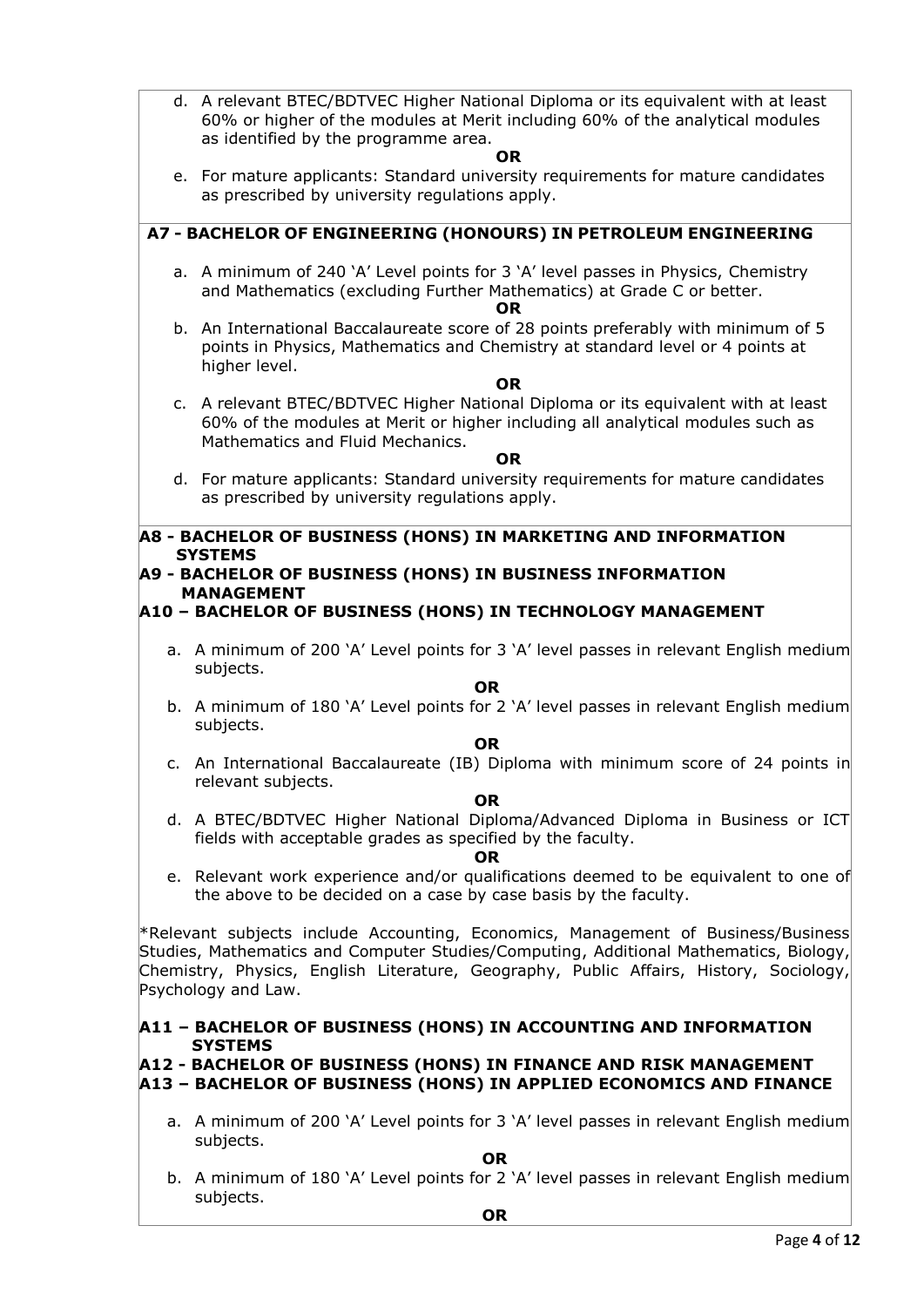c. An International Baccalaureate (IB) Diploma with minimum score of 24 points in relevant subjects.

#### **OR**

d. A BTEC/BDTVEC Higher National Diploma or Advanced Diploma in Business fields with acceptable grades as specified by the School.

#### *OR* **OR**

e. Relevant work experience and/or qualifications deemed to be equivalent to one of the above to be decided on a case by case basis by the School.

\*Relevant subjects include Accounting, Economics, Management of Business / Business Studies, Mathematics and Computer Studies, IT in a Global Society or Computer Science, Additional Mathematics, Chemistry and Physics.

### **A14- BACHELOR OF SCIENCE (HONS) IN APPLIED MATHEMATICS AND ECONOMICS**

a. A minimum of 200 'A' Level points for 3 'A' level passes in subjects include Mathematics and **two** relevant subject (normally include Further Mathematics, Economics, Accounting, Business, Computer Science, Physics, Chemistry, Thinking Skills, Sociology, Information Technology)

### **OR**

**b.** A minimum of 180 'A' Level points for 2 'A' level passes in subjects include Mathematics and **one** relevant subject (normally include Further Mathematics, Economics, Accounting, Business, Computer Science, Physics, Chemistry, Thinking Skills, Sociology, Information Technology)

#### **OR**

**c.** An International Baccalaureate Diploma score of 24 points from relevant subjects at standard level including Mathematics and **one** relevant subject (normally includes Economics, Business and Management, Computer Science, Physics and Chemistry)

### **OR**

d. A relevant BTEC/BDTVEC Higher National Diploma or its equivalent with a minimum of merit grades in 60% of modules including Mathematics.

#### **OR**

e. Standard admission requirements for mature candidates as prescribed by UTB apply.

### **A15- BACHELOR OF SCIENCE (HONS) IN FOOD SCIENCE AND TECHNOLOGY**

a. A minimum of 220 'A' Level points for 3 'A' level passes in **two** subjects (include Biology, Chemistry, Food Studies, Physics and Mathematics).

#### **OR**

b. A minimum of 180 points for 2 'A' level passes in **two** subjects (include Biology, Chemistry, Food Studies, Physics and Mathematics).

#### **OR**

c. An International Baccalaureate Diploma score of 28 points with a minimum of 5 points from relevant subjects including Biology and Chemistry at standard level or a minimum of 4 points at higher level.

### **OR**

d. A relevant BTEC/BDTVEC Higher National Diploma or its equivalent with a minimum of merit grades in 60% of modules including Microbiology and **one** of (Chemistry, Food Chemistry, or Biochemistry).

#### **OR**

e. Relevant work experience and/or qualifications deemed to be equivalent to one of the above to be decided on a case by case basis by the faculty.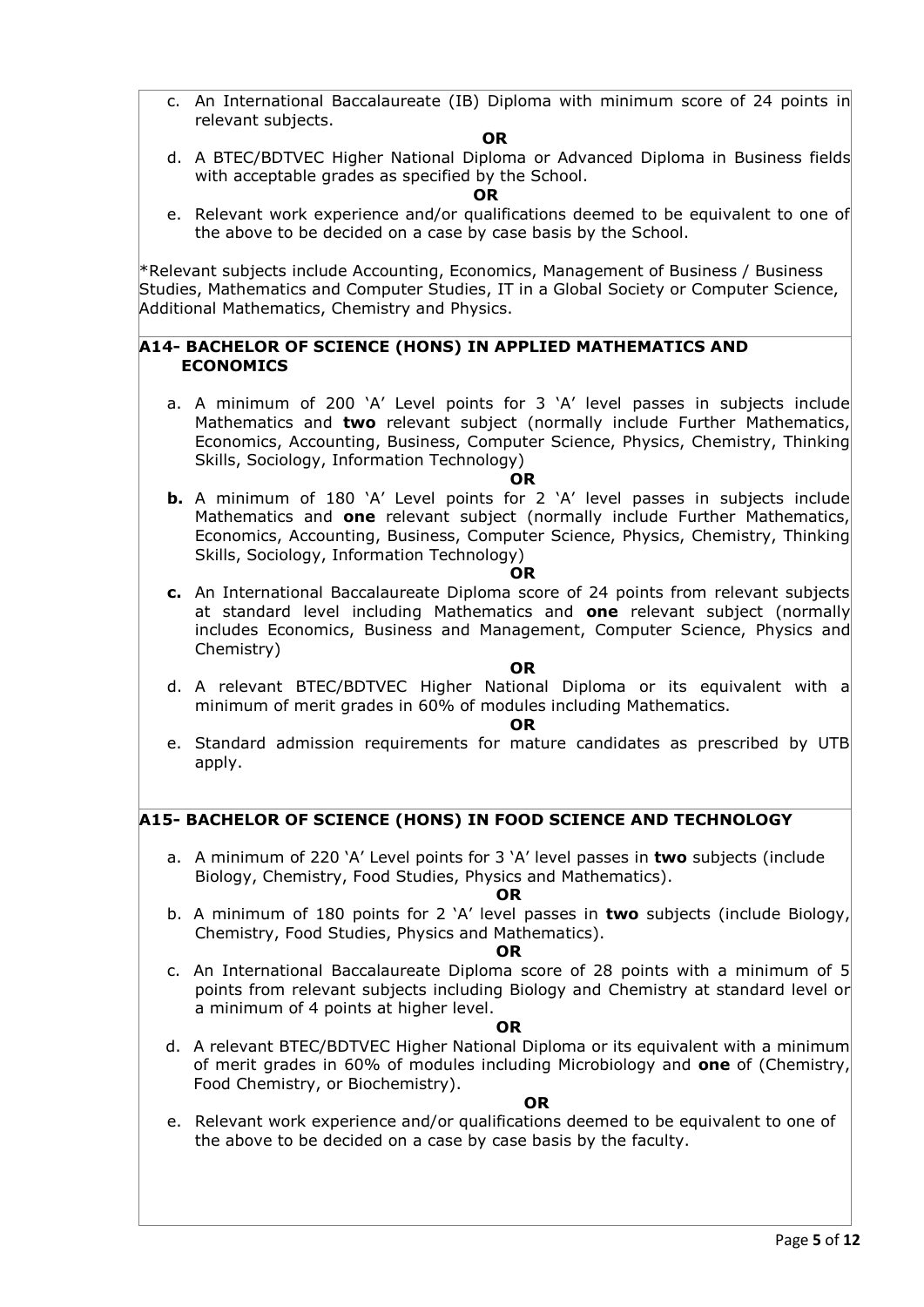|                                                                                                                                                                                                                                                                                                                                                                                                                                                                                                                                                                                                                                 |                                                                                                                                                                                            | A16 - BACHELOR OF SCIENCE (HONS) IN COMPUTING<br>A17 - BACHELOR OF SCIENCE (HONS) IN CREATIVE MULTIMEDIA<br>A18 - BACHELOR OF SCIENCE (HONS) IN DIGITAL MEDIA<br><b>A19 - BACHELOR OF SCIENCE (HONS) IN COMPUTER NETWORKING</b><br>A20 - BACHELOR OF SCIENCE (HONS) IN COMPUTER & INFORMATION SECURITY                                                 |                                                                                                                                                                                                                                                                                                                                                                                                               |  |  |  |  |
|---------------------------------------------------------------------------------------------------------------------------------------------------------------------------------------------------------------------------------------------------------------------------------------------------------------------------------------------------------------------------------------------------------------------------------------------------------------------------------------------------------------------------------------------------------------------------------------------------------------------------------|--------------------------------------------------------------------------------------------------------------------------------------------------------------------------------------------|--------------------------------------------------------------------------------------------------------------------------------------------------------------------------------------------------------------------------------------------------------------------------------------------------------------------------------------------------------|---------------------------------------------------------------------------------------------------------------------------------------------------------------------------------------------------------------------------------------------------------------------------------------------------------------------------------------------------------------------------------------------------------------|--|--|--|--|
|                                                                                                                                                                                                                                                                                                                                                                                                                                                                                                                                                                                                                                 | $\overline{\phantom{a}}$                                                                                                                                                                   | a. A minimum of 200 'A' Level points for 3 'A' level passes including :<br>One subject from Group A1 and two subjects from Group A2 or<br>Two subjects from Group A1 and one subject from Group A2 or<br>Three subjects from Group A1.                                                                                                                 |                                                                                                                                                                                                                                                                                                                                                                                                               |  |  |  |  |
|                                                                                                                                                                                                                                                                                                                                                                                                                                                                                                                                                                                                                                 | <b>OR</b><br>b. A minimum of 180 'A' Level points for 2 'A' level passes including :<br>At least one subject from Group A1 and one subject from Group A2 or<br>Two subjects from Group A1. |                                                                                                                                                                                                                                                                                                                                                        |                                                                                                                                                                                                                                                                                                                                                                                                               |  |  |  |  |
| <b>OR</b><br>A minimum score of 24 points for International Baccalaureate Diploma with a minimum of 4<br>c.<br>points in the standard level subjects in one of the followings:<br>One subject from Group B1 and two subjects from Group B2<br>Two subjects from Group B1 and one subject from Group B2                                                                                                                                                                                                                                                                                                                          |                                                                                                                                                                                            |                                                                                                                                                                                                                                                                                                                                                        |                                                                                                                                                                                                                                                                                                                                                                                                               |  |  |  |  |
| <b>OR</b><br>d. A relevant (BDTVEC/BTEC/NCC) L5 Diploma in Computing or Business Fields, Information<br>Technology related fields with acceptable grades as specified by the School. The L5 Diploma<br>qualification must be obtained within the last 2 years. Other applicants, who obtained their L5<br>Diploma more than 2 years before the proposed admission date, will be considered on a case-<br>by-case basis, with relevant work or other experience.<br>OR.<br>e. Relevant work experience and/or qualifications deemed to be equivalent to one of the above<br>to be decided on a case by case basis by the School. |                                                                                                                                                                                            |                                                                                                                                                                                                                                                                                                                                                        |                                                                                                                                                                                                                                                                                                                                                                                                               |  |  |  |  |
|                                                                                                                                                                                                                                                                                                                                                                                                                                                                                                                                                                                                                                 |                                                                                                                                                                                            | <b>BSc (Honours) Computing</b><br><b>BSc (Honours) Computer Networking</b><br><b>BSc (Honours) Computer &amp; Information</b><br><b>Security</b>                                                                                                                                                                                                       | <b>BSc (Honours) Creative</b><br>$\bullet$<br><b>Multimedia</b><br><b>BSc (Honours) Digital Media</b>                                                                                                                                                                                                                                                                                                         |  |  |  |  |
| A Level                                                                                                                                                                                                                                                                                                                                                                                                                                                                                                                                                                                                                         |                                                                                                                                                                                            | <b>Group A1</b><br>Mathematics, Further Mathematics, Physics,<br>Computer Studies/Science and Thinking Skills.<br><b>Group A2</b><br>Applied ICT/IT, Accounting, Biology, Business<br>Studies, Chemistry, Design & Technology,<br>Economics, Geography, History, Psychology,<br>Sociology, English Literature, Media Studies,<br>and Travel & Tourism. | Group A1<br>Mathematics, Further<br>Mathematics, Physics, Computer<br>Studies/Science, Thinking Skills.<br><b>Group A2</b><br>Applied ICT/IT, Accounting, Art &<br>Design, Biology, Business Studies,<br>Chemistry, Design & Technology,<br>Drama & Theatre Studies,<br>Economics, Geography, History,<br>Psychology, Sociology, English<br>Literature, Media Studies, Music<br>Technology, Travel & Tourism. |  |  |  |  |
|                                                                                                                                                                                                                                                                                                                                                                                                                                                                                                                                                                                                                                 | <b>International</b><br><b>Baccalaureate</b><br><b>Diploma</b>                                                                                                                             | <b>Group B1</b><br>Mathematics, Physics, Computer Science<br><b>Group B2</b>                                                                                                                                                                                                                                                                           |                                                                                                                                                                                                                                                                                                                                                                                                               |  |  |  |  |

Biology, Chemistry, Geography, History, Design Technology, Psychology, Economics, English Literature, Business Management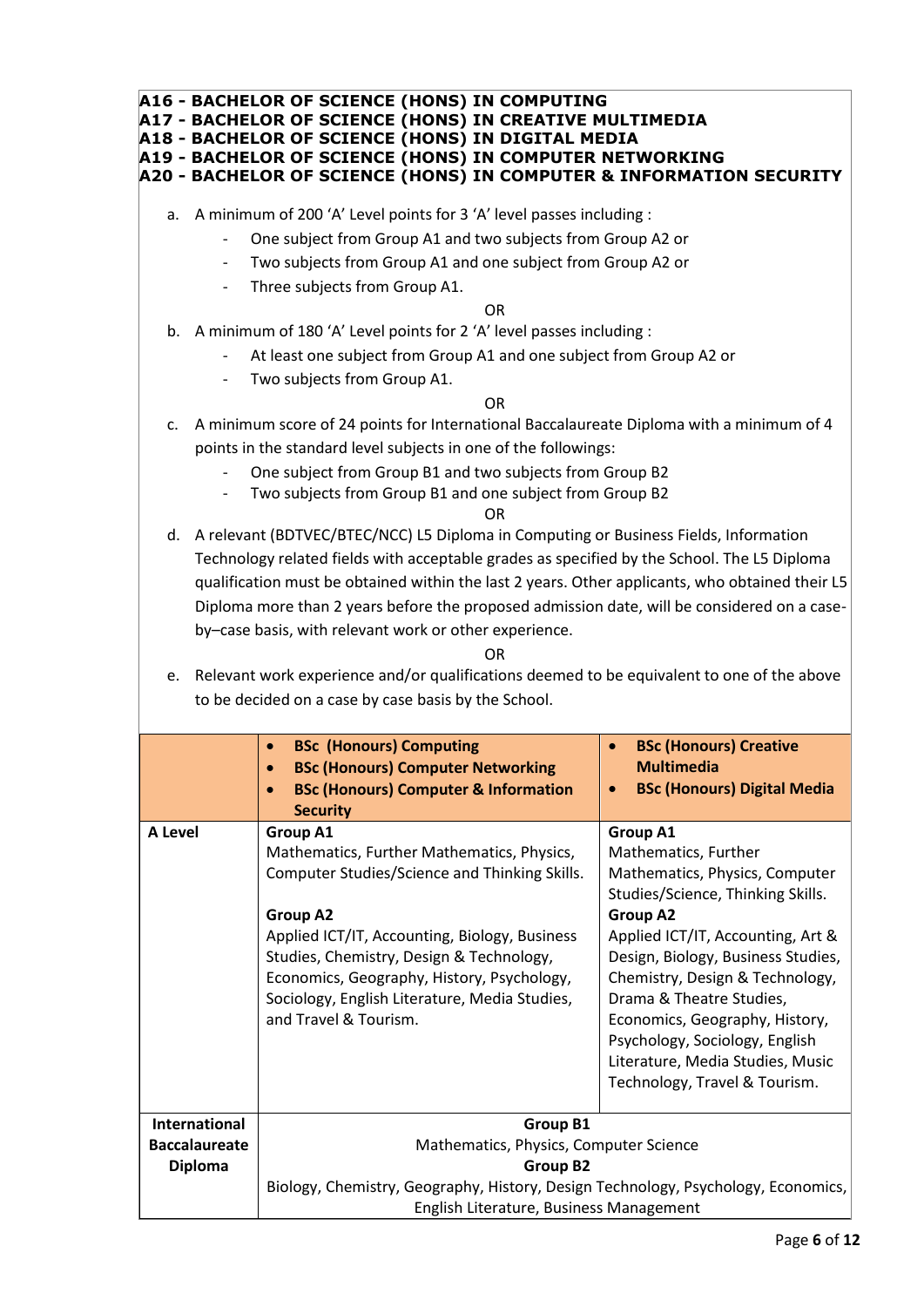# **A21 - BACHELOR OF SCIENCE (HONS) IN ARCHITECTURE**

a. A minimum of 240 'A' Level points for 3 'A' Level passes with minimum of grade C including Mathematics, Physics, Design & Technology, Computer Science/ Study, Art or Art & Design.

#### **OR**

b. An International Baccalaureate Diploma with minimum score of 30 points from relevant subjects at standard level, including Mathematics, Physics, Design & Technology, Computer Science/ Study, Art or Art & Design.

#### **OR**

c. A relevant Level 5 Diploma in Architecture, or its equivalent (including Interior Design, Civil Engineering and Mechanical Engineering with at least 60% or higher of the modules with Merits).

#### **OR**

d. Relevant work experience and qualifications deemed to be equivalent to one of the above to be decided on a case by case basis by the School.

#### **AND**

e. A portfolio containing at least 10 pieces of original work that demonstrate applicant's creative development and/ or process. The portfolio should include drawings, sketches, idea developments and demonstrate relevant 2D work (e.g. posters, editorial, photography, graphic design artwork, paintings, printmaking, digital imaging, web design, etc) and 3D work (e.g. 3D design, 3D paper structures, packaging design, etc).

#### **AND**

f. A pass in interview.

## **A22 - BACHELOR OF SCIENCE (HONS) IN PRODUCT DESIGN**

a. A minimum of 200 'A' Level points for 3 'A' Level passes in subjects including Mathematics, Physics, Design & Technology, Computer Science/ study or Art & Design).

#### **OR**

b. A minimum of 180 'A' Level points for 2 'A' Level passes in subjects including Mathematics, Physics, Design & Technology, Computer Science or Art & Design.

### **OR**

c. An International Baccalaureate Diploma with minimum score of 24 points from relevant subjects at standard level, including Mathematics/ Physics, Design & Technology, Computer Science/ study or Art & Design.

#### **OR**

d. A relevant Level 5 Diploma or its equivalent (including Architecture, Interior Design, Mechanical Engineering and Electrical & Electronic Engineering).

#### **OR**

e. Relevant work experience and qualifications deemed to be equivalent to one of the above to be decided on a case by case basis by the School.

#### **AND**

f. A portfolio containing at least 10 pieces of original work that demonstrate applicant's creative development and/or process. The portfolio should include drawings, sketches, idea developments and demonstrate relevant 2D work (e.g. posters, editorial, photography, graphic design artwork, paintings, printmaking, digital imaging, web design, etc) and 3D work (e.g. 3D design, 3D paper structures, packaging design, etc).

#### **AND**

g. A Pass in interview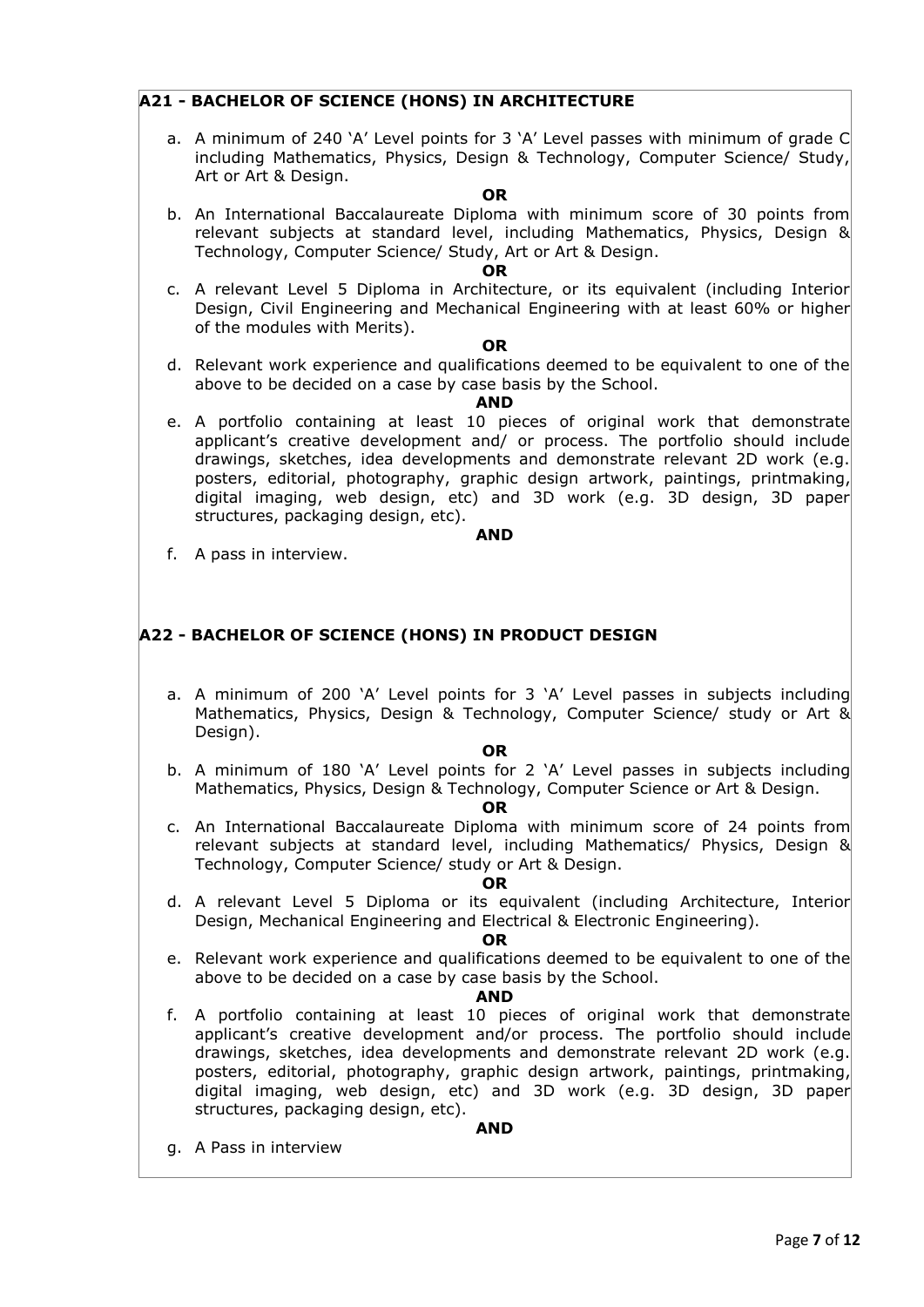# **1 – MASTER OF SCIENCE (BY COURSEWORK) IN CIVIL ENGINEERING**

a. A minimum of a Lower Second Class Honours Bachelor's degree, or equivalent, in Civil Engineering or related discipline, recognised by the Senate of UTB.

### **AND**

b. At least a credit or equivalent in English Language GCE O-level or an IELTS score of 6.0 or a TOEFL minimum overall score of 550 or its equivalent. The English Language requirements may be waived where qualifying studies in Higher Education were in the medium of English Language. Where candidates completed their higher education more than 2 years prior to their current application, they will need to show that they have continued to study or work in the medium of English.

#### **OR**

c. Relevant work experience and/or other qualifications deemed to be equivalent to the above to be decided on a case-by-case basis by the Faculty.

# **2 - MASTER OF SCIENCE (BY COURSEWORK) IN ELECTRICAL AND ELECTRONIC ENGINEERING**

a. A minimum of a Lower Second Class Honours Bachelor's degree, or equivalent, in Electrical and Electronic Engineering or related discipline, recognised by UTB.

### **AND**

b. At least a credit or equivalent in English Language GCE O-level or an IELTS score of 6.0 or a TOEFL minimum overall score of 550 or its equivalent. The IELTS or TOEFL is to be taken within two years of the start date of the programme. The English Language requirements may be waived where qualifying studies in Higher Education were in the medium of English Language. Where candidates completed their higher education more than 2 years prior to their current application, they will need to show that they have continued to study or work in the medium of English.

### **OR**

c. For mature applicants: Standard university requirements for mature candidates as prescribed by university regulations apply.

# **3 - MASTER OF SCIENCE (BY COURSEWORK) IN MECHANICAL ENGINEERING**

 $\overline{\phantom{0}}$ 

a. A minimum of a Lower Second Class Honours Bachelor's degree, or equivalent, in Mechanical Engineering or related discipline, recognised by the Senate of UTB.

### **AND**

b. At least a credit or equivalent in English Language GCE O-level or an IELTS score of 6.0 or a TOEFL minimum overall score of 550 or its equivalent. The English Language requirements may be waived where qualifying studies in Higher Education were in the medium of English Language. Where candidates completed their higher education more than 2 years prior to their current application they will need to show that they have continued to study or work in the medium of English.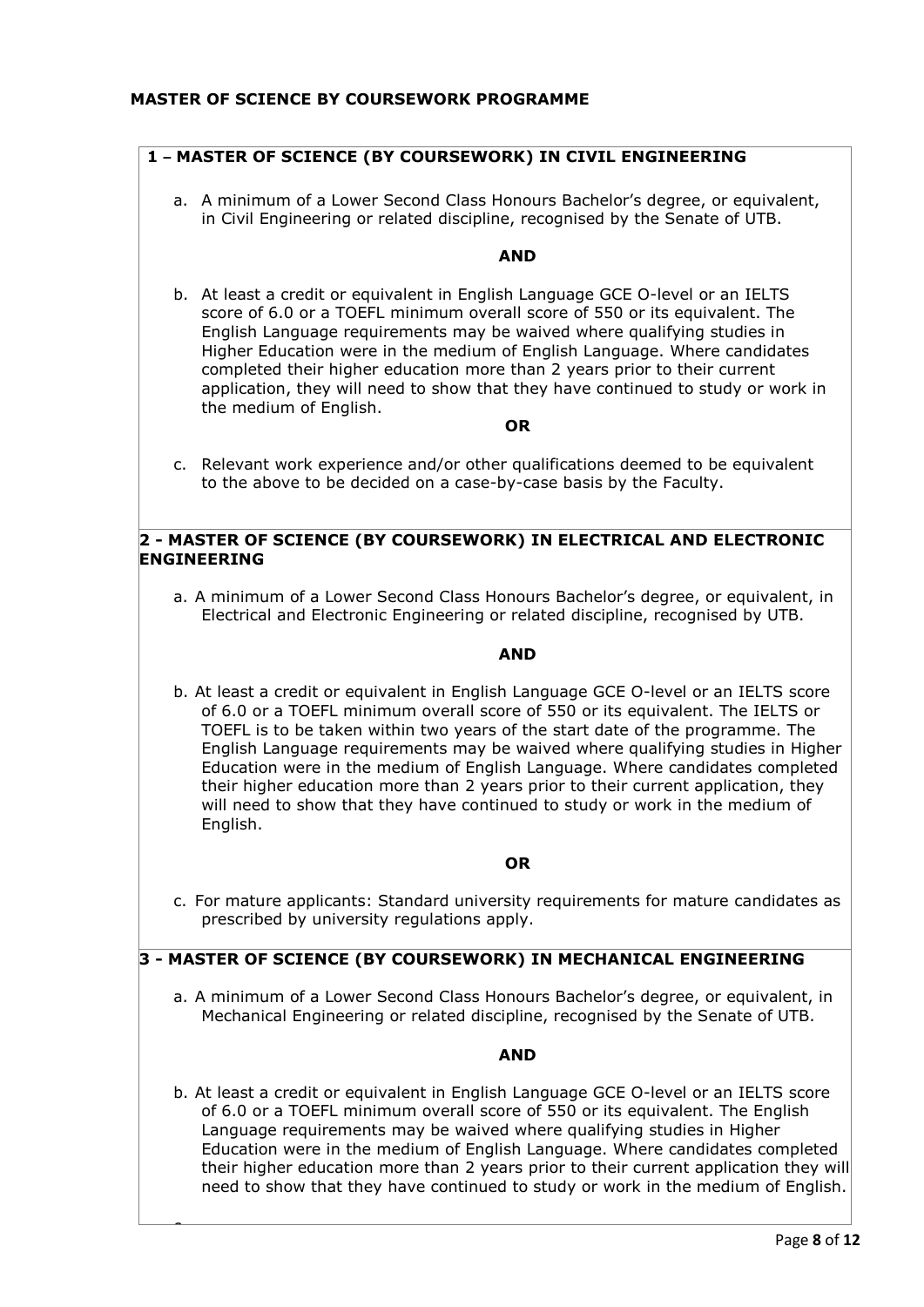# **4 - MASTER OF SCIENCE (BY COURSEWORK) IN WATER RESOURCES AND ENVIRONMENTAL ENGINEERING**

a. A minimum of a Lower Second Class Honours Bachelor's degree, or equivalent, in Civil Engineering or related discipline, recognised by the Senate of UTB.

### **AND**

b. At least a credit or equivalent in English Language GCE O-level or an IELTS score of 6.0 or a TOEFL minimum overall score of 550 or its equivalent. The English Language requirements may be waived where qualifying studies in Higher Education were in the medium of English Language. Where candidates completed their higher education more than 2 years prior to their current application, they will need to show that they have continued to study or work in the medium of English.

## **MASTER OF SCIENCE BY RESEARCH PROGRAMMES**

### **Entry requirements:**

a. A minimum of a Lower Second Class Honours Bachelor's degree, or equivalent, in a related discipline, recognised by the Senate of UTB

### **AND**

- b. At least a credit or equivalent in English Language GCE O-level or a valid IELTS score of 6.0 or a valid TOEFL minimum overall score of 550 or its equivalent. The English Language requirements maybe waived where qualifying studies in Higher Education were in the medium of English Language. Where candidates completed their higher education more than two years prior to their current application, they will need to show that they have continued to study or work in the medium of **English**
- c. Applications from mature candidates are encouraged. Admission criteria for mature candidates are in place and such applications shall be considered on a case to case basis.

### **Programmes offered:**

- **1 - MASTER OF SCIENCE (BY RESEARCH) IN CHEMICAL ENGINEERING**
- **2 - MASTER OF SCIENCE (BY RESEARCH) IN CIVIL ENGINEERING**

### **3 - MASTER OF SCIENCE (BY RESEARCH) IN ELECTRICAL AND ELECTRONIC ENGINEERING**

- **4 - MASTER OF SCIENCE (BY RESEARCH) IN MECHANICAL ENGINEERING**
- **5 - MASTER OF SCIENCE (BY RESEARCH) IN PETROLEUM ENGINEERING**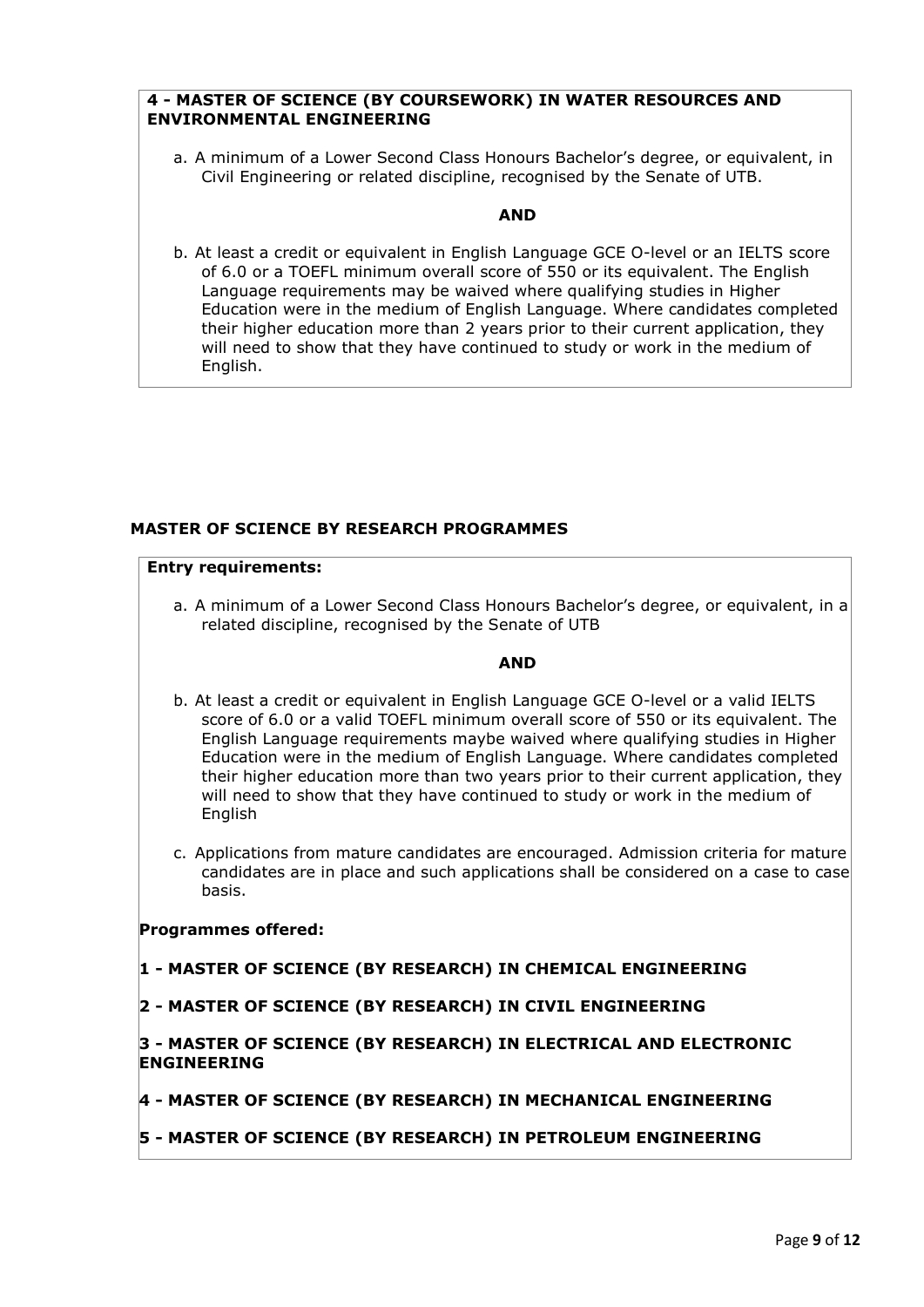# **2 ADDITIONAL REQUIREMENTS**

Applicants must also satisfy the following additional requirements:-

- 2.1 Willing to accept the offer set by the University. **NO FURTHER CHANGE** in the programme choices will be entertained.
- 2.2 Clear from any security issues and medically fit.

# **3 APPLICANTS WHO ARE NOT CONSIDERED**

Applicants in the following categories will automatically not be considered:

- 3.1 Not fulfilling minimum and additional entry requirements as mentioned in sections 1 and 2.
- 3.2 Late applications received after the closing date or any incomplete application or application with non-certified certificates and documents attached or any application containing untrue or misleading information.

# **4 GENERAL INFORMATION**

4.1 For further enquiries, please contact:-

**a) ASSISTANT REGISTRAR (ADMISSION AND STUDENTS' RECORD) – for Undergraduate Degree programmes AND/OR b) ASSISTANT REGISTRAR (GRADUATE STUDIES AND RESEARCH OFFICE) – for Masters Degree Programmes. THE REGISTRAR'S OFFICE, UNIVERSITI TEKNOLOGI BRUNEI, JALAN TUNGKU LINK, GADONG BE 1410 NEGARA BRUNEI DARUSSALAM**

**Tel.: 2461029 ext 5170 Fax.: 2461035 Website: [http://www.utb.edu.bn](http://www.utb.edu.bn/) Email: (a) [nashrah.yusof@utb.edu.bn](mailto:nashrah.yusof@utb.edu.bn) (b) [khairul.julaihi@utb.edu.bn](mailto:khairul.julaihi@utb.edu.bn)**

4.2 Programmes offered are listed in the accompanying information (Please refer to Appendix 'A')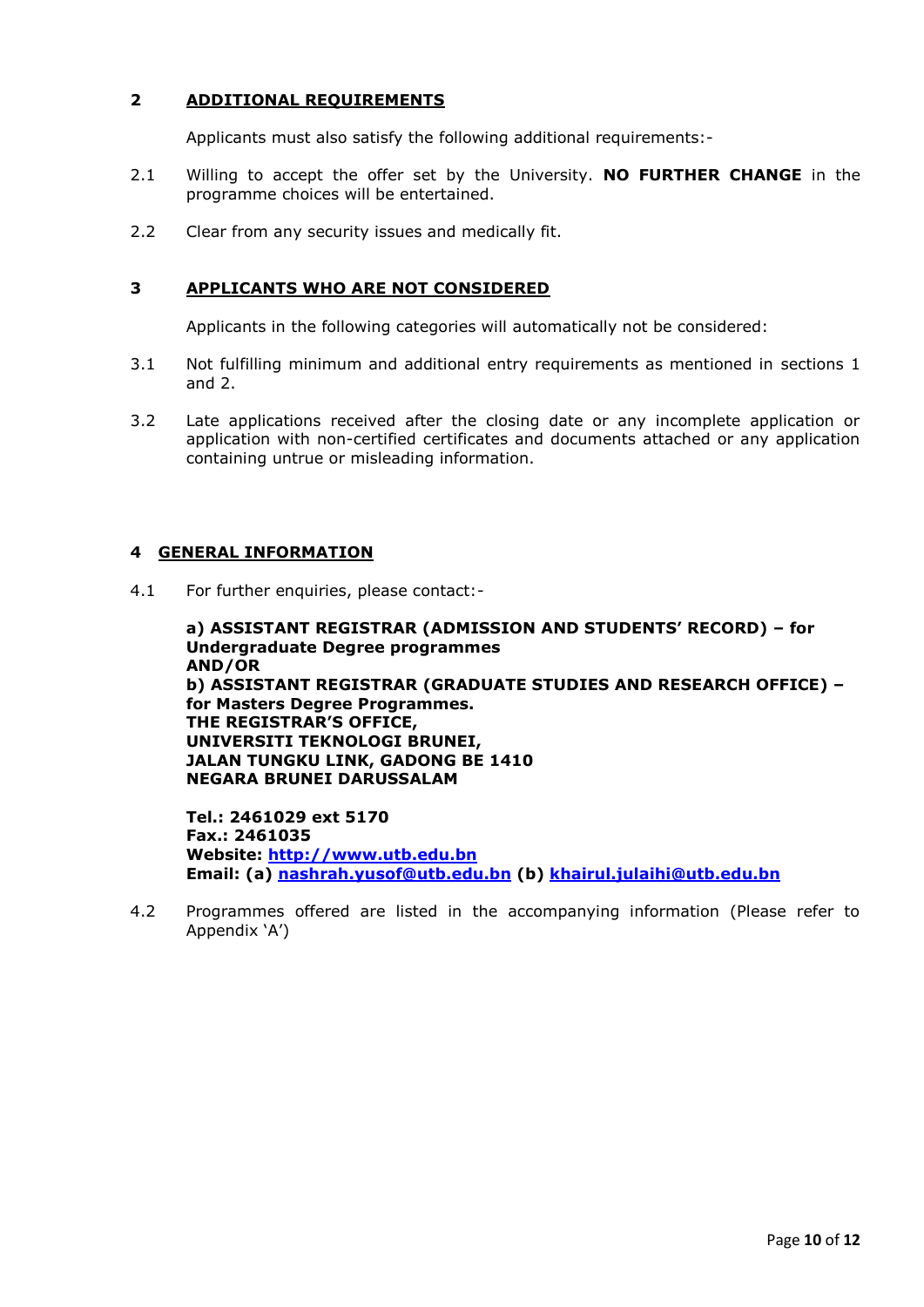**APPENDIX 'A'**



# **PROGRAMMES OFFERED FOR THE 2020/2021 ACADEMIC SESSION UNIVERSITI TEKNOLOGI BRUNEI**

| Programme                           | <b>Faculty or</b><br><b>School</b>                                                | Code           | <b>Programme Name</b>                                                  |
|-------------------------------------|-----------------------------------------------------------------------------------|----------------|------------------------------------------------------------------------|
|                                     |                                                                                   | A1             | Bachelor of Engineering (Hons) in Chemical Engineering                 |
|                                     |                                                                                   | A2             | Bachelor of Engineering (Hons) in Civil Engineering                    |
|                                     | Faculty of<br>Engineering                                                         | A3             | Bachelor of Engineering (Honours) in Civil Engineering with Structural |
|                                     |                                                                                   |                | Engineering                                                            |
|                                     |                                                                                   | A4             | Bachelor of Engineering (Hons) in Electrical & Electronic Engineering  |
|                                     |                                                                                   | A <sub>5</sub> | Bachelor of Engineering (Hons) in Mechanical Engineering               |
|                                     |                                                                                   | A6             | Bachelor of Engineering (Hons) in Mechatronics Engineering             |
|                                     |                                                                                   | A7             | Bachelor of Engineering (Hons) in Petroleum Engineering                |
|                                     | A8<br>School of<br>Bachelor of Business (Hons) in Business Information Management |                |                                                                        |
|                                     | <b>Business</b>                                                                   | A <sub>9</sub> | Bachelor of Business (Hons) in Finance & Risk Management               |
| Under-<br>graduate<br><b>Degree</b> |                                                                                   | A10            | Bachelor of Business (Hons) in Marketing and Information Systems       |
|                                     |                                                                                   | A11            | Bachelor of Business (Hons) in Accounting and Information Systems      |
|                                     |                                                                                   | A12            | Bachelor of Business (Hons) in Applied Economics & Finance             |
| (4 YEARS                            |                                                                                   | A13            | Bachelor of Business (Hons) in Technology Management                   |
| <b>FULLTIME)</b>                    | School of<br>Applied                                                              | A14            | Bachelor of Science (Hons) in Applied Mathematics and Economics        |
|                                     | <b>Sciences</b><br>and<br><b>Mathematics</b>                                      | A15            | Bachelor of Science (Hons) in Food Science and Technology              |
|                                     | School of                                                                         | A16            | Bachelor of Science (Hons) in Computing                                |
|                                     | Computing                                                                         | A17            | Bachelor of Science (Hons) in Creative Multimedia                      |
|                                     | and                                                                               | A18            | Bachelor of Science (Hons) in Digital Media                            |
|                                     | Informatics                                                                       | A19            | Bachelor of Science (Hons) in Computer Networking                      |
|                                     |                                                                                   | A20            | Bachelor Of Science (Hons) In Computer & Information Security          |
|                                     | School of                                                                         | A21            | Bachelor of Science (Hons) in Architecture                             |
|                                     | Design                                                                            | A22            | Bachelor of Science (Hons) in Product Design                           |

| Programme                                                                | <b>Faculty or</b><br><b>School</b> | Code            | <b>Programme Name</b>                                                                 |
|--------------------------------------------------------------------------|------------------------------------|-----------------|---------------------------------------------------------------------------------------|
| MSc by<br><b>Coursework</b><br>programmes<br>(1 YEAR<br><b>FULLTIME)</b> | Faculty of<br>Engineering          | MC <sub>1</sub> | Master of Science (by Coursework) in Civil Engineering                                |
|                                                                          |                                    | MC <sub>2</sub> | Master of Science (by Coursework) in Electrical and Electronic Engineering            |
|                                                                          |                                    | MC <sub>3</sub> | Master of Science (by Coursework) in Mechanical Engineering                           |
|                                                                          |                                    | MC4             | Master of Science (by Coursework) in Water Resources and Environmental<br>Engineering |
|                                                                          | School of<br><b>Business</b>       |                 | MC5 Master of Science in Management and Technology                                    |
|                                                                          | School of                          | MC6             | Master of Science in Computing and Information Systems                                |
|                                                                          | Computing &<br>Informatics         | MC7             | Master of Science in Information Security                                             |